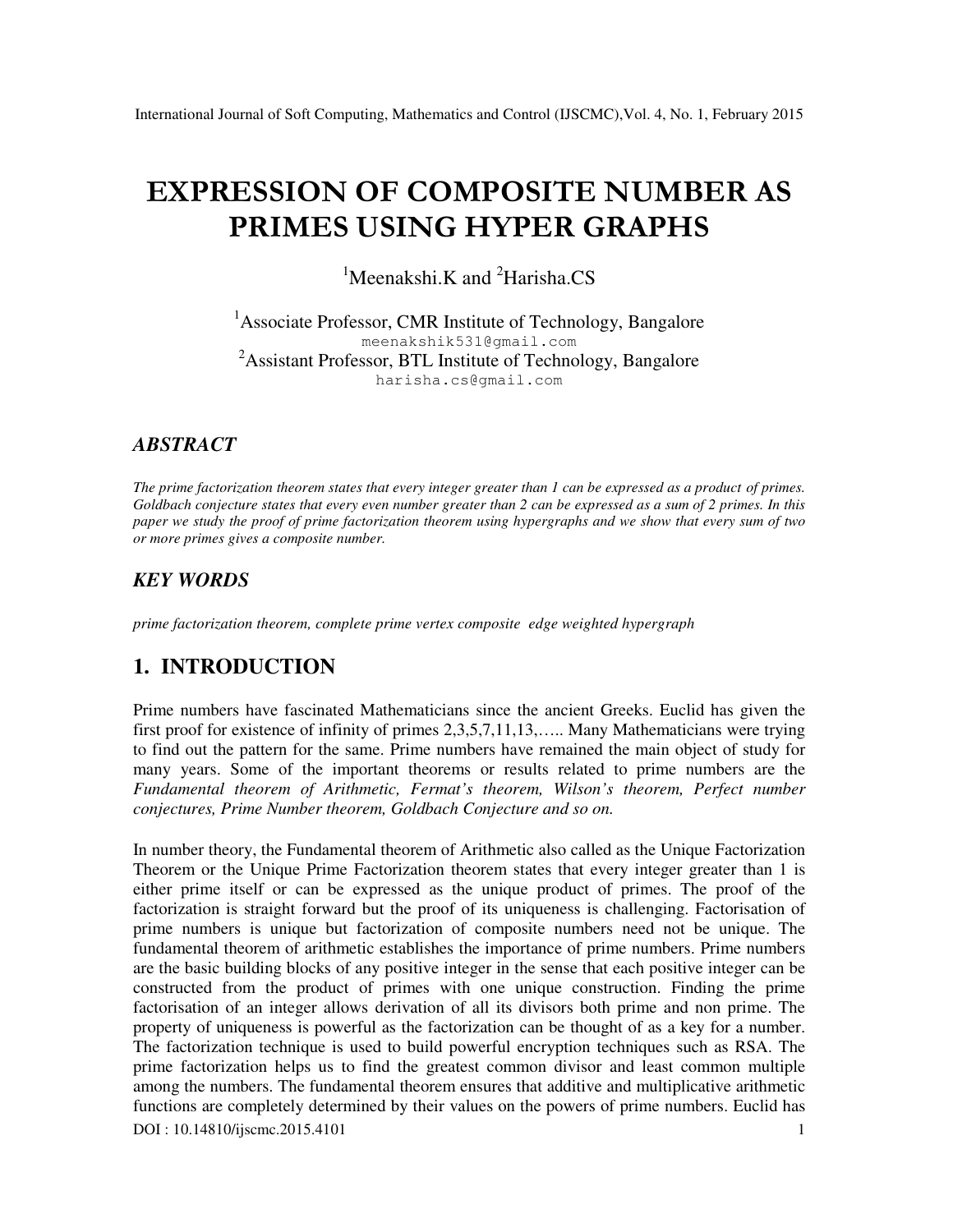discussed the proof of the same in two steps where in the first step every number is shown to be a product of zero or more primes and in the second step, the proof shows that any two representations may be unified into a single representation. Using Mathematical induction it was proved that there is a bag of primes corresponding to every positive integer. Christopher Walther and Stephen Schweitzer have discussed the machine supported proof of unique prime factorization theorem. They have demonstrated the use of verifun system with a verification of the theorem. They have illustrated the performance and operations of our system and presented the challenges encountered when working on this problem. Richard Hammack and Owen Puffenberger have used bipartite graphs for proving prime factor theorem. Its known that the class of connected non bipartite graphs with loops allowed obeys unique prime factorization over the direct product of graphs. The prime factorization is not unique in case of connected bipartite graphs. They have proved that prime factorization of a connected bipartite graph has exactly one bipartite factor.

Kalita has discussed the direct proof of Goldbach conjecture in 2000 and in 2006, has discussed the proof of the same in the opposite direction that is every sum of two primes gives all even numbers. Alex Vand etal showed that Goldbach conjecture is true for all the even numbers from 2 to  $10^{18}$  Bichitra Kalita has discussed the graph theoretic proof of Goldbach conjecture. In his proof he has focussed on various properties of graphs relating to prime numbers. In this paper, we show that every sum or product of two or more primes gives composite number.

# **2. DEFINITIONS**

# **2.1 Graph**

A graph *G* (*V* , *E* ) consists of a finite non empty set *V* called as set of vertices together with a set *E* called the set of edges of undirected pair of distinct points of V.

### **2.2 Simple graph**

A graph  $G(V, E)$  is said to be *simple* if it has no self loops and parallel edges.

### **2.3 Multi graph**

A graph  $G(V, E)$  is said to be a *multi graph* if it is not a simple graph.

#### **2.3 Degree of a vertex**

The number of edges incident with the vertex with self loops counted twice is called as the *degree* of that vertex. A vertex of a graph is called a *pendent vertex* if the degree of the vertex is one.

### **2.4 Complete graph**

A graph *G* (*V* , *E* ) is said to be *complete* if there is an edge between every pair of vertices. A complete graph is also called as the *universal graph or a clique*. The degree of every vertex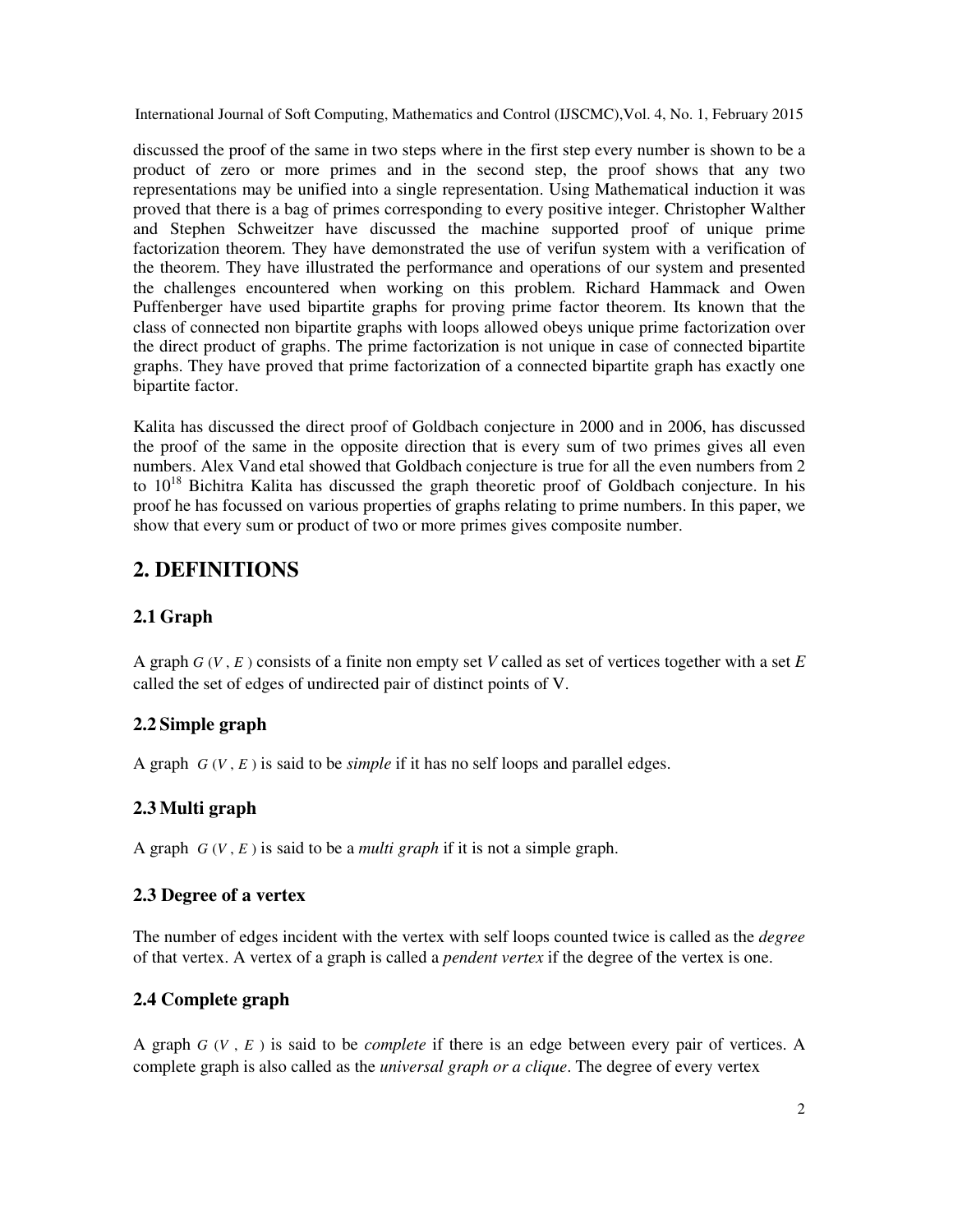in a complete graph is and it has  $1 -$  nand it has  $\overline{a}$  edges. The complete graph of vertices is denoted by  $n K_n$ 

#### **2.5 Bipartite graph**

A graph *G*(*V* , *E*) is said to be *bipartite graph* if the vertex set *V* is partitioned into two disjoint subsets say  $V_1$  and  $V_2$  consisting of *m* and *n* vertices whose edge has one vertex in  $V_1$  and other vertex in  $V_2$ . It is said to be *complete bipartite* if every vertex of  $V_1$  is incident with every other vertex of  $V_2$ . It is denoted by  $K_{m,n}$ . The bipartite graph  $K_{1,n}$  is called as the *star* whose vertex set consist of 2 vertex sets  $V_1$  and  $V_2$  consisting of only one vertex and *n* vertices respectively where one vertex of  $V_1$  is incident with all the *n* vertices of  $V_2$ .

#### **2.6Weighted graph**

A weighted graph associates a label(weight) with every edge in the graph. Weights are usually real numbers. They may be restricted to rational numbers or integers.

#### **2.7 Hyper graph**

Hypergraphs, a generalisation of graphs have been widely and deeply studied in Berge(1973,1984,1989) and quite often have proved to be a successful tool to represent and model concepts and structures in various areas of Computer Science and Discrete Mathematics. In Mathematics, a hypergraph is a generalisation of a graph in which an edge can connect any number of vertices. A hypergraph *H* is a pair  $H=(X,E)$  where *X* is a set of elements called as nodes or vertices and *E* is a set of non-empty subsets of *X* called hyperedges or edges. Therefore *E* is a subset of  $P(X)$ -{0} where  $P(X)$  is the power set of *X*. While graph edges are pairs of nodes, hyperedges are arbitrary sets of edges and can therefore contain an arbitrary number of nodes. Hypergraphs where all hyperedges have the same cardinality generally called as *k* uniform hypergraph-- a hypergraph where all the hyperedges have size k.

#### **2.8 B-arc**

A backward hyperarc or simply B-arc is a hyperarc  $E=(T(E),H(E))$  with  $|H(E)|=1$ .

#### **2.9 F-arc**

A forward hyperarc or simply F-arc is a hyperarc  $E=(T(E),H(E))$  with  $|T(E)|=1$ 

#### **2.10** A *B-graph* **(or B-hypergraph)**

Is a hypergraph whose hyperarcs are B-arcs. A *F-graph* **(or F-hypergraph**)is a hypergraph whose hyperarcs are F-arcs. A *BF-graph* **(or BF-hypergraph)** is a hypergraph whose hyperarcs are either B-arcs or F-arcs.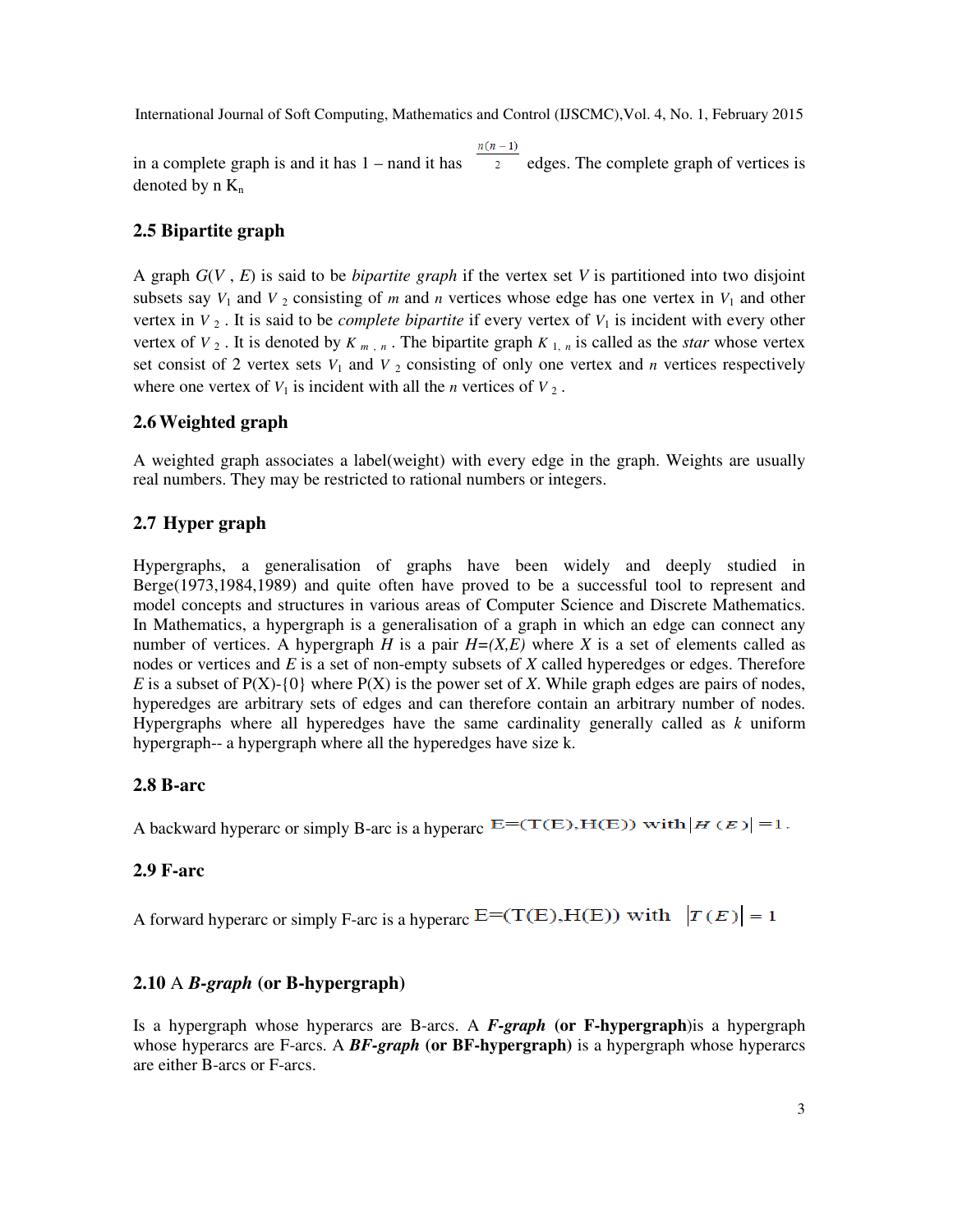# **3 NEW DEFINITIONS**

#### **3.1 Prime vertex hypergraph**

If the vertices of a hyper graph are prime numbers then it is called as the prime vertex hypergraph.

### **3.2 Composite weighted hypergraph**

A weighted hypergraph  $G(V, E)$  is said to be a composite weighted hypergraph if the weight of every edge is a composite integer.

### **3.3 Complete hypergraph**

A hypergraph *G* (*V* , *E* ) is said to be *complete* if there is an edge between every pair of vertices. **4 PROOF OF PRIME FACTORISATION THEOREM USING HYPER GRAPHS**

### **4.1Theorem**

All composite integers greater than or equal to 6 equals the product of primes can be obtained from union of complete hyper graph on *n* primes and BF graphs for the same primes.

**Proof** Let  $G(V, E)$  be the hypergraph on n vertices ( $n \ge 3$ ) whose vertices are the consecutive primes say

 $p_1$ ,  $p_2$ ,  $p_3$ ,  $p_4$ , ....,  $p_n$  .......( $n \ge 3$ ) (primes pi  $\ge 2$ ). Define the weight of every edge as the product of the

prime vertices. Find the minimum weight say w1 and the maximum weight say wi only from the  $w_i$ ]

 $2$ product of two vertices. Also find the integral part of half of the maximum weight that is Let this weight be w<sub>i</sub>. We consider the composite numbers from  $w_1$  to  $w_i$ . Along with the given primes

 $p_1, p_2, p_3, p_4, \dots, p_n, \dots \dots$  ( $n \ge 3$ ) we will have the new set of primes from  $p_1$  to  $p_i < \left\lceil \frac{w_i}{2} \right\rceil$ 

#### Step 1 Construction of the complete hyper graph

Given the prime vertices  $p_1, p_2, p_3, p_4, \dots, p_n$  .......( $n \ge 3$ ) where  $p_1 < p_2 < p_3 < p_4 < \dots$ 

The hypergraph will have primes from  $p_1$  upto less than  $p_i = \sqrt{\frac{w_i}{2}}$ . Using  $p_{i_1}^s, p_2^s, p_3^s$ , ........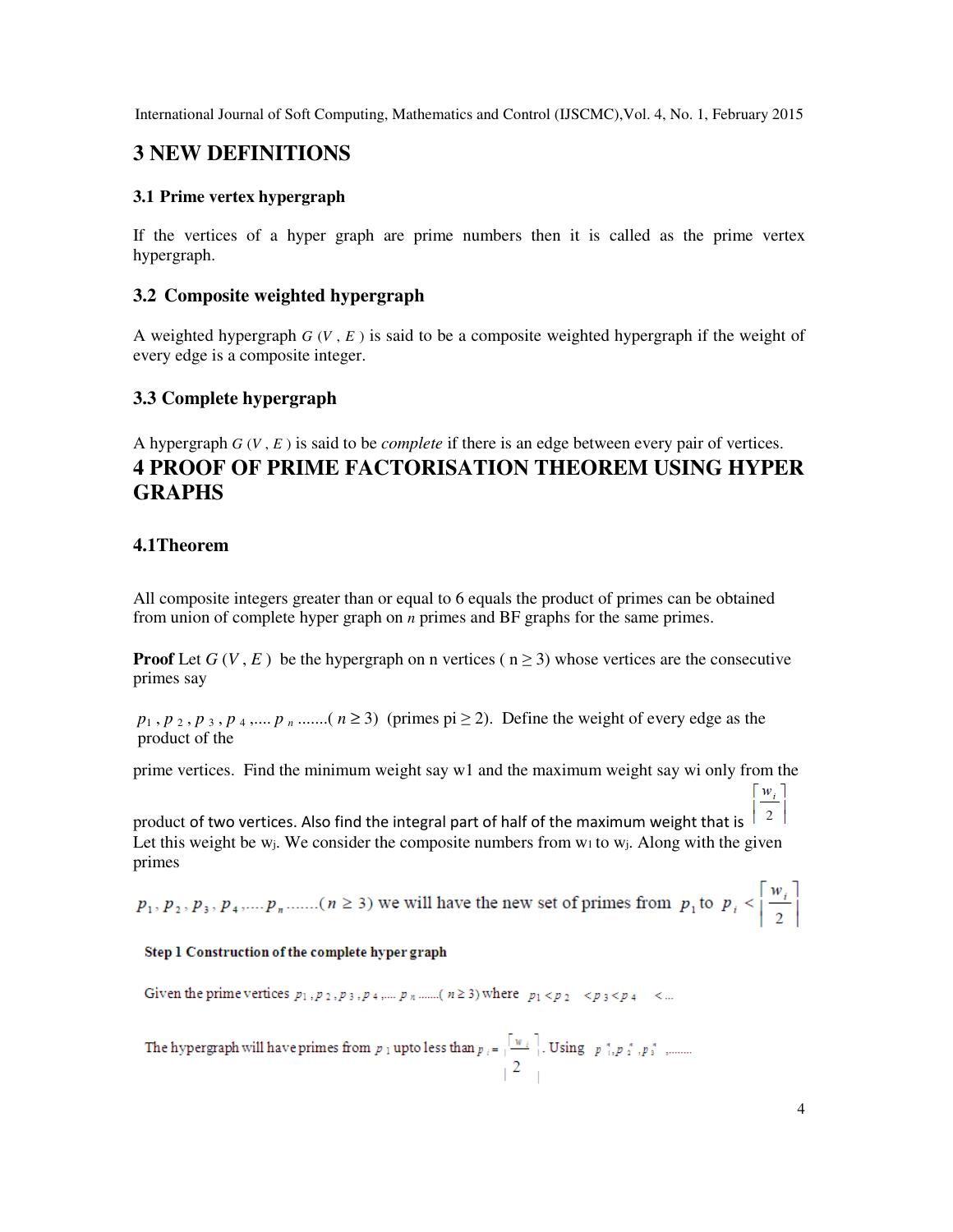As vertices and joining every vertex to every other vertex we get the complete hyper graph. The hyper edges consists of 2 edges, 3 edges,...... We get a special graph called as Prime Vertex Composite Edge Weighted Hypergraph (PVCEWHG). We express the composite numbers from  $w_1$  to  $w_i$  as the product of primes. The composite numbers of the form  $p_i$ <sup>n</sup> are the BF-hypergraphs of the form with the head or the tail node as 1. Thus for any given set of primes, with the construction of Prime Vertex Composite Edge Weighted Hypergraph(PVCEWHG) and BF graphs we have product of primes giving composite numbers.

**Example 1** Consider the set of primes 2,3,5

The minimum weight is 6 and the maximum weight is 15. That is  $w_1 = 6$  and  $w_1 = 15$ . We define the new

weight as  $w_i = \left[\frac{w_i}{2}\right] = \left[\frac{15}{2}\right] = 8$ <br>Along with the primes 2,3,5 we consider the set of primes <8.

We construct the complete hyper graph using the prime vertices of the form  $2^n,3^n,5^n,7^n$  (n≥0) and we take up edges comprising of 2 prime vertices and hyper edges comprising of 3 prime vertices, 4 vertices,….

The composite numbers from  $w_1=6$  to  $w_1=15$  are  $6,8,9,10,12,14,15$ .

We find that product of primes giving all composite numbers from 6 to 15. (Table 4.1)



**Example 2** Consider the set of primes 2,3,5,7

The minimum weight is 6 and the maximum weight is 35. That is  $w_1 = 6$  and  $w_1 = 35$ .

We define the new weight as  $w_i = \left[\frac{w_i}{2}\right] = \left[\frac{35}{2}\right] = 18$ 

Along with the primes  $2.3.5$  we consider the set of primes  $\lt 18$ . We construct the complete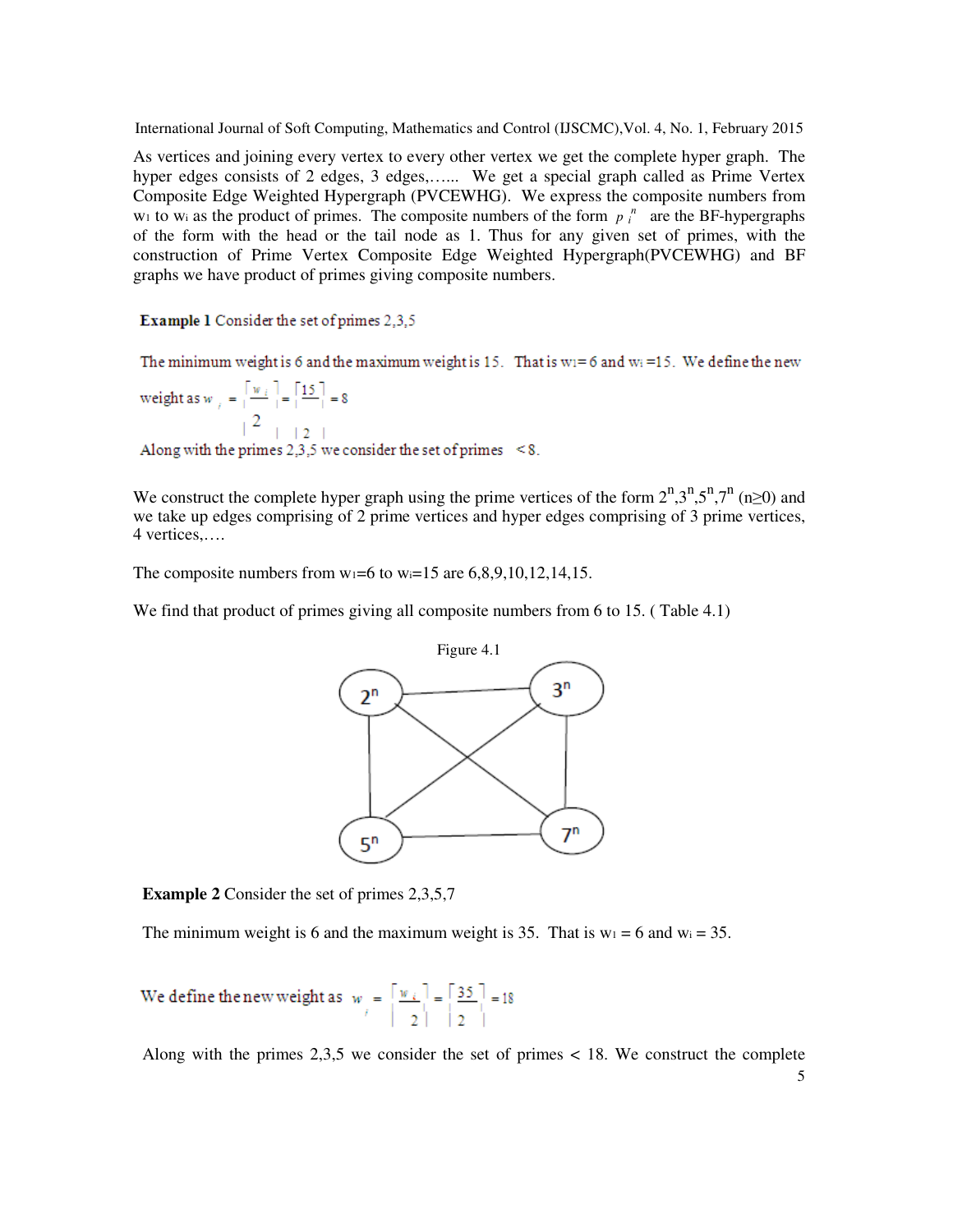hyper graph using the prime vertices of the form  $2^n,3^n,5^n,7^n,11^n,13^n,17^n$  (n  $\geq$  0) and we take up edges comprising of 2 prime vertices comprising of 3 prime vertices,….. The composite numbers from  $w_1= 6$  to  $w_i = 35$  are 6,8,9,10,12,14,15,16,18,20,21,22,24,25,26,27,28,30,32,33,34,35.

#### 6

The following table shows that all composite numbers from 6 to 35 expressed as product of 2 or more primes.

| Composite<br>weighted edge | e-(v1,v2) or<br>hyperedge<br>e-(v1, v2, v3) | Expression of composite<br>number as product of primes |
|----------------------------|---------------------------------------------|--------------------------------------------------------|
| 6                          |                                             | $6 = 2 \times 3$                                       |
| 8                          | $\frac{(2,3)}{(2^3,3^0)}$                   | $8=2^3$                                                |
| 9                          | $(3^{2},5^{0})$                             | $9=3^2$                                                |
| 10                         | (2, 5)                                      | $10=2\times 5$                                         |
| 12                         | $(2^2,3)$                                   | $12 = 2^2 \times 3$                                    |
| 14                         | (2, 7)                                      | $14 = 2 \times 7$                                      |
| 15                         | (3, 5)                                      | $15 = 3 \times 5$                                      |
| 16                         | $(2^4,3^0)$                                 | $16 = 2^4$                                             |
| 18                         | $(2,3^2)$                                   | $18 = 2 \times 3^2$                                    |
| 20                         | $(2^2 \times 5)$                            | $20 = 2^2 \times 5$                                    |
| 21                         | (3,7)                                       | $21 = 3 \times 7$                                      |
| 22                         | (2, 11)                                     | $22 = 2 \times 11$                                     |
| 24                         | $(3,2^3)$                                   | $24 = 2^3 \times 3$                                    |
| 25                         | $(5^2, 3^0)$                                | $25=5^2$                                               |
| 26                         | 2,13)                                       | $26 = 2 \times 13$                                     |
| 27                         | $\frac{(3^3,5^0)}{(7,2^2)}$                 | $27=3^{3}$                                             |
| 28                         |                                             | $28 = 2^2 \times 7$                                    |
| 30                         | (2,3,5)                                     | $30=2\times3\times5$                                   |
| 32                         | $(2^5,7^0)$                                 | $32=2^5$                                               |
| 33                         | (3,11)                                      | $33 = 3 \times 11$                                     |
| 34                         | (2,17)                                      | $34 = 2 \times 17$                                     |
| 35                         | (5,7)                                       | $35 = 5 \times 7$                                      |

| able |  |
|------|--|
|------|--|

We have the constructed complete hyper graph below on seven vertices v0,v1,v2,v3,v4,v5,v6 corresponding to primes of the form  $2^n, 3^n, 5^n, 7^n, 11^n, 13^n, 17^n$  consisting of hyper edges.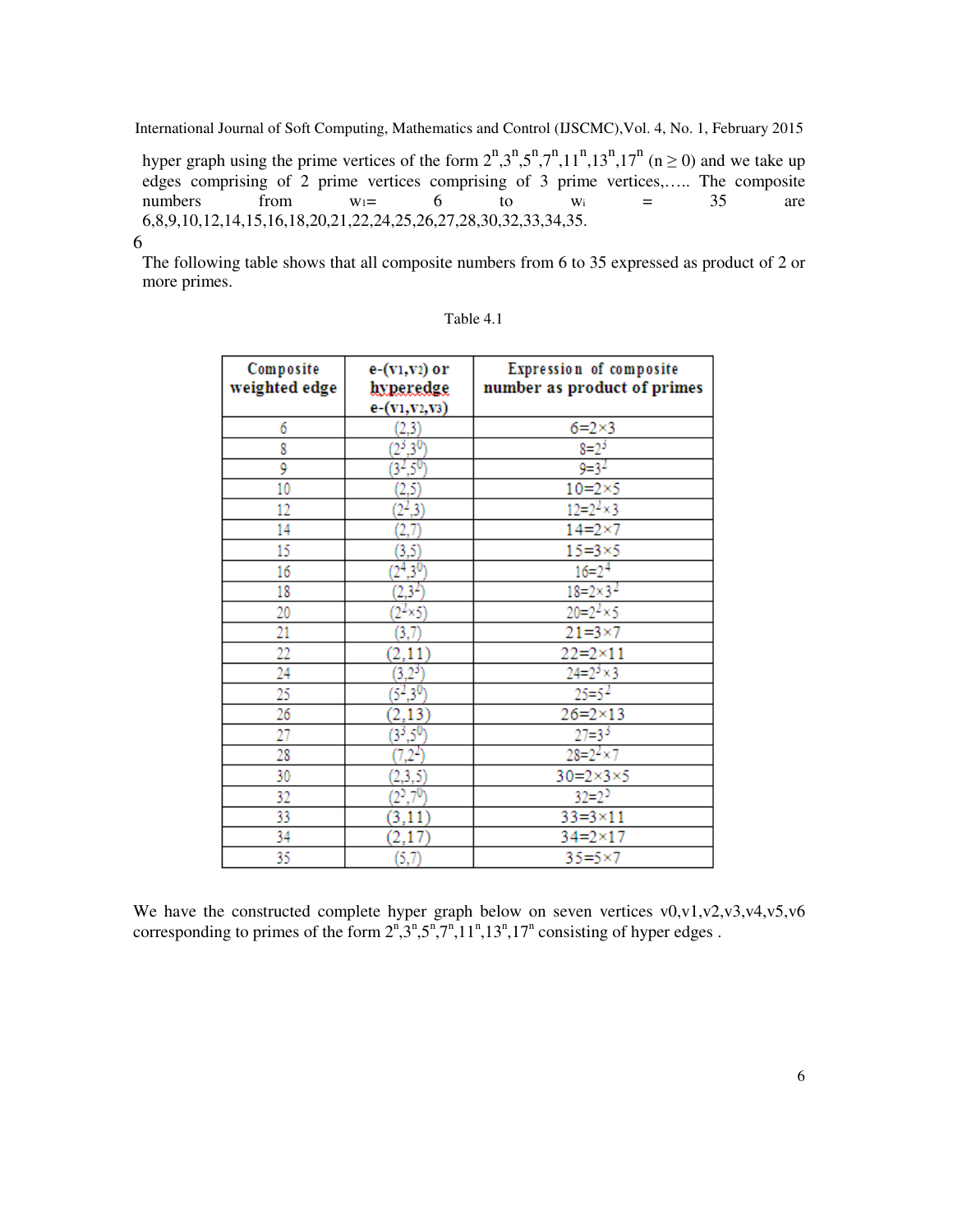



**Example 3** Consider the set of primes 2,3,5,7,11

The minimum weight is 6 and the maximum weight is 77. That is wi=6 and  $m = 77$ .

 $pi = \left[\frac{w_i}{1-\epsilon}\right] = \left[\frac{77}{1-\epsilon}\right] = 39$ . Along with the given primes we take up primes less than 39.  $2$   $\vert$   $\vert$   $2$   $\vert$ 

The hyper graph constructed will have 12 primes whose primes are 2,3,5,7,11,13,17,19,23,29,31,37.

We construct the complete hyper graph with the prime vertices of the form  $2^{n}$ ,3<sup>n</sup>,5<sup>n</sup>,7<sup>n</sup>,11<sup>n</sup>,13<sup>n</sup>,17<sup>n</sup>,23<sup>n</sup>,29<sup>n</sup>,31<sup>n</sup>,37<sup>n</sup> (n≥0)

We have product of primes giving all composite numbers from 6 to 77 shown in tables 4.1 and 4.2.

We complete hyper have the constructed graph on twelve vertices 2n.3n.5n.7n.11n.13n.17n. v0,v1,v2,v3,v4,v5,v6,v7,v8,v9,v10,v11,v12 which are primes of the form  $23^n, 29^n, 31^n, 37^n$  (n  $\geq$  0) consisting of hyper edges.

Figure 4.3

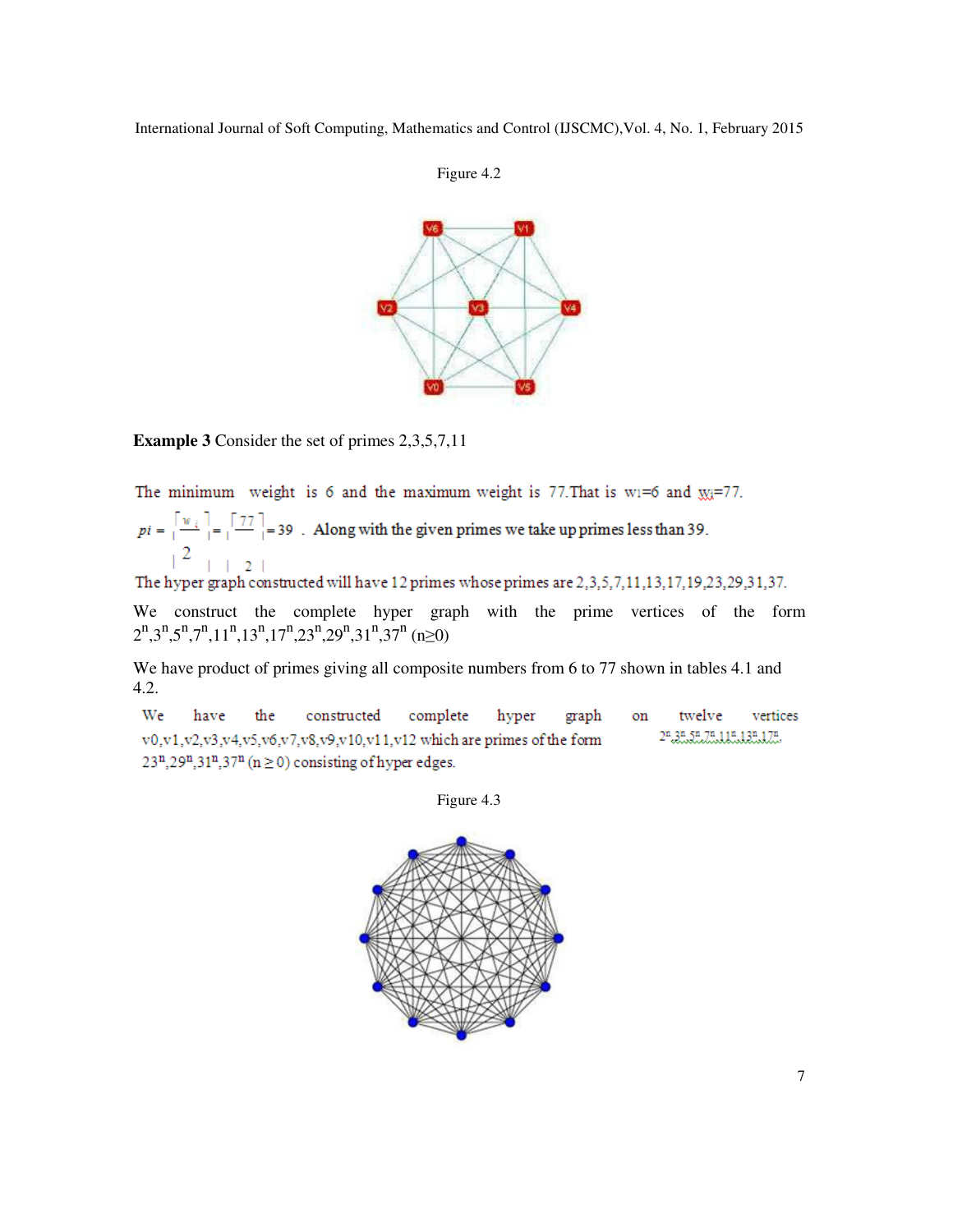| <b>Composite edge</b> | $e-(v_1,v_2)$ or $e-(v_1,v_2,v_3)$                                          | <b>Expression of composite number as product</b><br>of primes |
|-----------------------|-----------------------------------------------------------------------------|---------------------------------------------------------------|
| 36                    | $(2^2,3^2)$                                                                 | $36=2^{2}\times3^{2}$                                         |
| 38                    | (2,19)                                                                      | $38 = 2 \times 19$                                            |
| 39                    | (3,13)                                                                      | $39 = 3 \times 13$                                            |
|                       | $(5,2^3)$                                                                   | $40=5\times2^{3}$                                             |
| 40<br>42              |                                                                             | $42 = 2 \times 3 \times 7$                                    |
|                       | (2,3,7)                                                                     | $44=2^{2} \times 11$                                          |
| 44                    | $\frac{(2^2,11)}{(3^2,5)}$                                                  |                                                               |
| 45                    |                                                                             | $45=3^{2} \times 5$                                           |
| 46                    | (2, 23)                                                                     | $46 = 2 \times 23$                                            |
| 48                    | $\frac{(2,2)}{(2^4,3)}$ $\frac{(7^2,3^0)}{(5^2,2)}$ $\frac{(5^2,2)}{(1,2)}$ | $48 = 2^4 \times 3$                                           |
| 49                    |                                                                             | $49=7^{2}$                                                    |
| 50                    |                                                                             | $50=5^{2} \times 2$                                           |
| $\overline{51}$       | (3,17)                                                                      | $51 = 3 \times 17$                                            |
| 52                    | $(2^2,13)$                                                                  | $52=2^{2} \times 13$                                          |
| 54                    | $(3^3,2)$                                                                   | $54=3^{3} \times 2$                                           |
| 55                    | (5,11)                                                                      | $55 = 5 \times 11$                                            |
| $\overline{56}$       | $(2^3,7)$                                                                   | $56=2^{3} \times 7$                                           |
| 57                    | (3,19)                                                                      | $57 = 3 \times 19$                                            |
| $\overline{58}$       | (2,29)                                                                      | $58 = 2 \times 29$                                            |
| 60                    | $(2^2,3,5)$                                                                 | $60=2^{2} \times 3 \times 5$                                  |
| $\overline{62}$       | (2,31)                                                                      | $62 = 2 \times 31$                                            |
| 63                    |                                                                             | $63=3^{2} \times 7$                                           |
| 64                    | $\frac{(3^2,7)}{(2^9,3^0)}$                                                 | $64 = 2^{\circ} \times 3^{\circ}$                             |
| $\overline{65}$       | (5,13)                                                                      | $65 = 5 \times 13$                                            |
| 66                    | (2,3,11)                                                                    | $66 = 2 \times 3 \times 11$                                   |
| 68                    | $(2^2,17)$                                                                  | $68=2^{2} \times 17$                                          |
| 69                    | (3,23)                                                                      | $69 = 3 \times 23$                                            |
| 70                    | (2,5,7)                                                                     | $70=2\times 5\times 7$                                        |
| $\overline{72}$       | $(2^3,3^2)$                                                                 | $72 = 2^{3 \times 3^2}$                                       |
| 74                    | (2,37)                                                                      | $74 = 2 \times 37$                                            |
| 75                    | $(5^2,3)$                                                                   | $75=5^{2} \times 3$                                           |
| $\overline{76}$       | $(2^2, 19)$                                                                 | $76=2^{2} \times 19$                                          |
| 77                    | (7,11)                                                                      | $77 = 7 \times 11$                                            |

#### Table 4.2

# **5. EXPRESSION OF COMPOSITE NUMBER AS SUM OF PRIMES**

#### **5.1 Theorem**

All even weighted edges greater than or equal to 6 equals the union of weighted edges of complete prime edge-weighted hyper graph CPEWHG and the B-arc prime vertex hyper graph.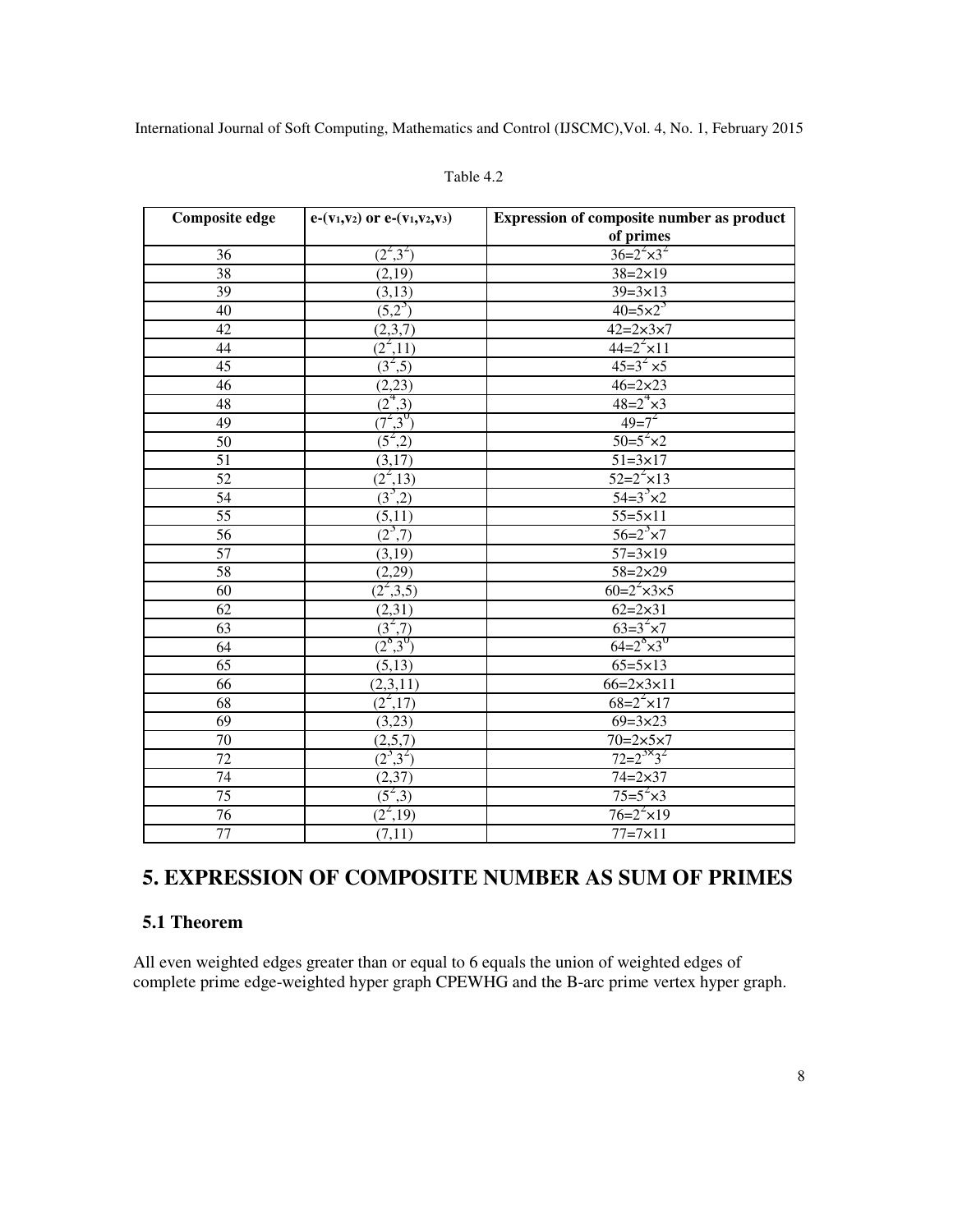#### **Step 1 Construction of complete prime edge-weighted hyper graph CPEWHG**

Let G(V,E) be the given graph. Attach primes  $p_1 < p_2 < p_3 < p_4 < p_5 < \dots$  (for the primes  $p_1 \geq 2$ ) to the vertices v1,v2,v3,…..n≥5 for the primes(for the vertices vi≥5). Define weight of the hyper edge as the sum of the primes. Join every vertex to every other vertex. The graph so obtained is called as complete prime edge-weighted hyper graph CPEWHG.



#### **Step 2 Construction of B arcs**

For the given primes  $p_1 < p_2 < p_3 < p_4 < p_5 < ...$  (for the primes  $p_i \ge 2$ ) attached to the vertices v1,v2,v3,v4,v5,.....(for the vertices vi $\geq$ 5)

Construct the B arcs whose vertices are primes of the form  $p_i + p_i + \ldots$ . The weight of the B arc is the number of arcs attached to the node.



Figure 5.2

Using the above two constructions we can express every even number from 4 onwards as sum of primes.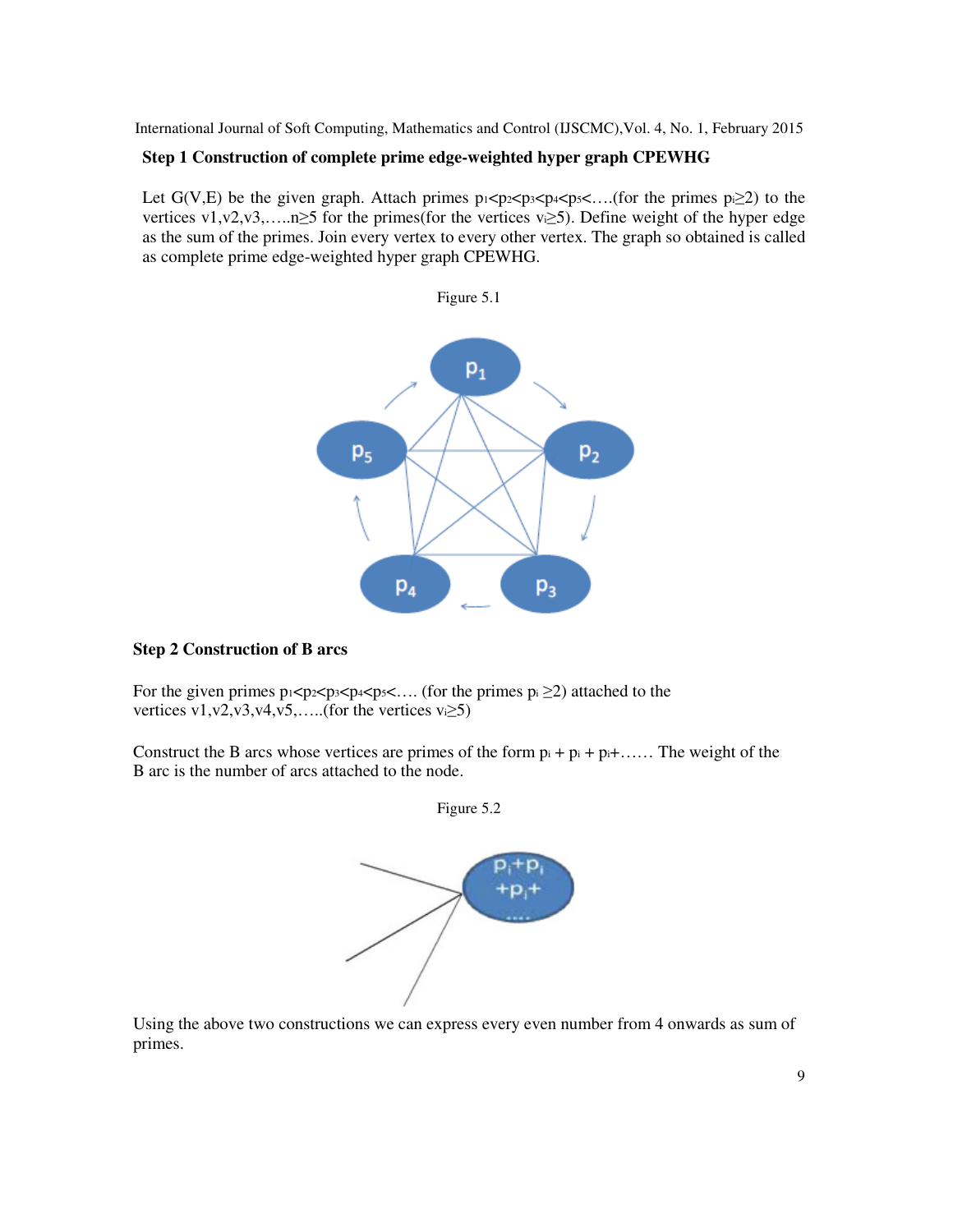**Example 1** Consider the given set of primes 2,3,5,7,11. The weight is defined as the sum of the consecutive primes. The minimum weight is 5 and the maximum weight is 28. Construct the complete prime vertex edge weighted hyper graph.



**Step 2** For the given primes 2,3,5,7,11 construct the B arc as shown below . The vertices of the B-arcs are of the form pi+pi+pi+………the weight of the B arc is the total number of primes attached to the node.



The union of complete prime vertex edge weighted hypergraph and the B-arc gives all even numbers as sum of primes.

**Example 2** Consider the given set of primes 2,3,5,7,11,13. The minimum weight is 5 and the maximum weight is 41. From the union of complete prime vertex edge weighted hyper graph and B arcs we have all even numbers from 4 to 40 as sum of primes shown in table 5.1.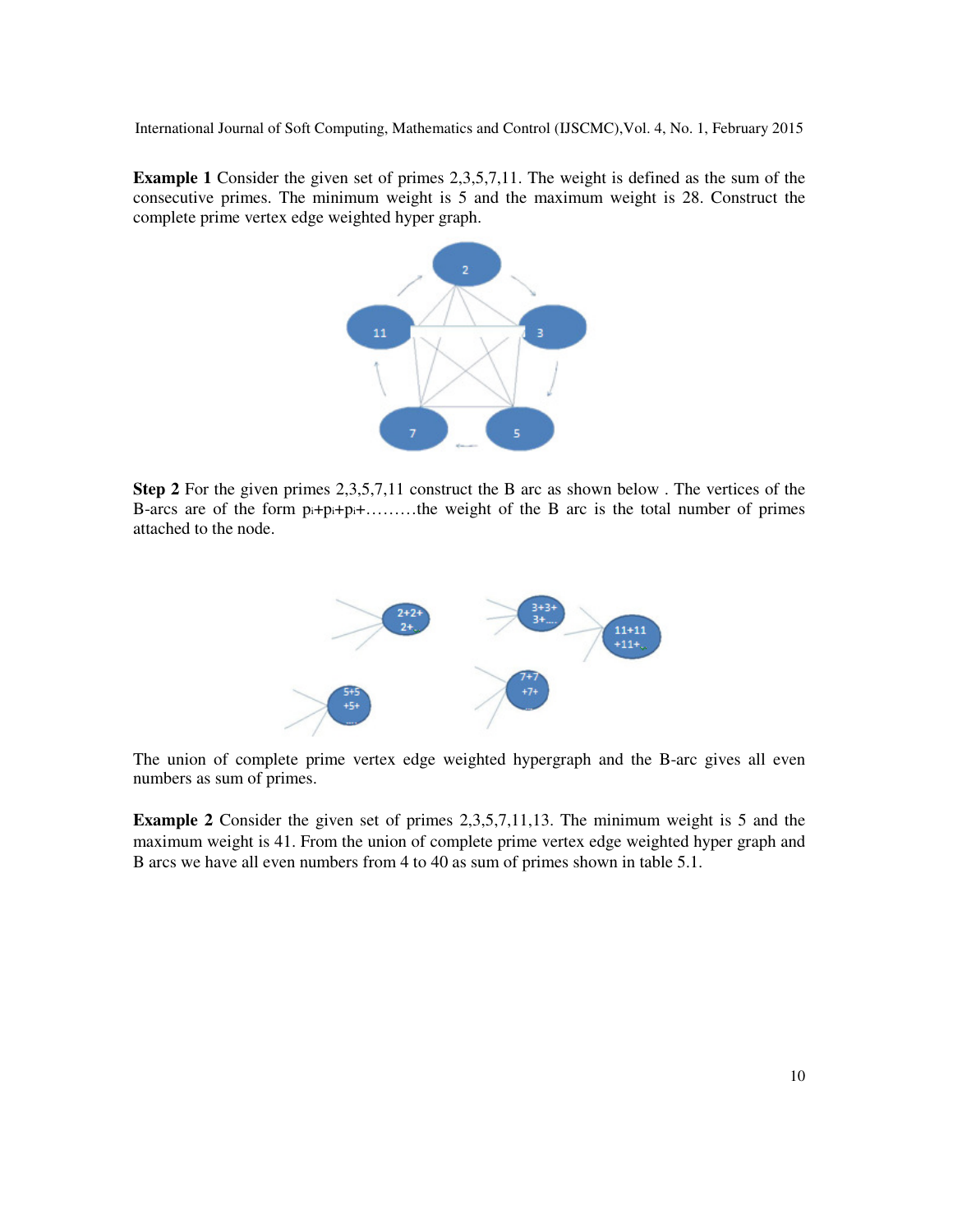| Even number | <b>Edges comprising of</b> | Sum of primes        |
|-------------|----------------------------|----------------------|
|             | vertices                   |                      |
| 4           | 2,2                        | $2 + 2$              |
| 6           | 3,3                        | $3 + 3$              |
| 8           | 2,2,2,2                    | $2+2+2+2$            |
| 10          | 2,3,5 or 5,5               | $5+3+2$ or $5+5$     |
| 12          | 2,3,7                      | $3+3+3+3$            |
| 14          | 2,5,7                      | $7 + 7$              |
| 15          | 3,5,7                      | $5 + 5 + 5$          |
| 16          | 2,3,11                     | $2+2+2+2+2+2+2+2$    |
| 18          | 2,5,11                     | $3+3+3+3+3+3$        |
| 20          | 2,7,11                     | $5+5+5+5$            |
| 21          | 3,7,11                     | $7 + 7 + 7$          |
| 22          | 11,11                      | $11 + 11$            |
| 24          | 3, 3, 3, 3, 3, 3, 3, 3     | $3+3+3+3+3+3+3+3$    |
| 26          | 2,11,13                    | $11+13+2$            |
| 28          | 7,7,7,7                    | $7 + 7 + 7 + 7$      |
| 30          | 5, 5, 5, 5, 5, 5, 5        | $5+5+5+5+5+5$        |
| 32          | 2,2,2,                     | $2+2+2+$ 2(16 times) |
| 34          | $2, 2, 2, \ldots$          | $2+2+2+$ 2(17 times) |
| 36          | 5,7.11,13                  | $5+7+11+13$          |
| 38          | $2, 2, 2, \ldots$          | $2+2+2+$ 2(19 times) |
| 40          | 2, 2, 2,                   | $2+2+2+$ 2(20 times) |

#### Table 5.1

# **CONCLUSION**

Using hyper graphs we have discussed the proof of the Fundamental Theorem of Arithmetic in the opposite direction and also we have expressed composite number as sum of primes.

# **REFERENCES**

- [1] Frank Harary, Graph Theory, Narosa Publishing House.
- [2] B.Douglas, indtroduction to Graph Theory, Pearson Education (2002), 260-269.
- [3] Bichitra Kalita, Graph and Goldbach Conjecture, International Journal of Pure and Applied Mathematics. Volume 82,
- [4] Paul Erdos Some applications of graph theory to number theory
- [5] Noga Elon and P Erdos. Some applications of graph theory to additive number theory, European Journal of Combinatorics, 1985, 6, 201-203.
- [6] Shariefuddin Pirzada and Ashay Dharwadker, Applications of Graph Theory, Journal of the Korean Scoeity for Industrial and Applied Mathematics, Vol.11, No.4, 2007.